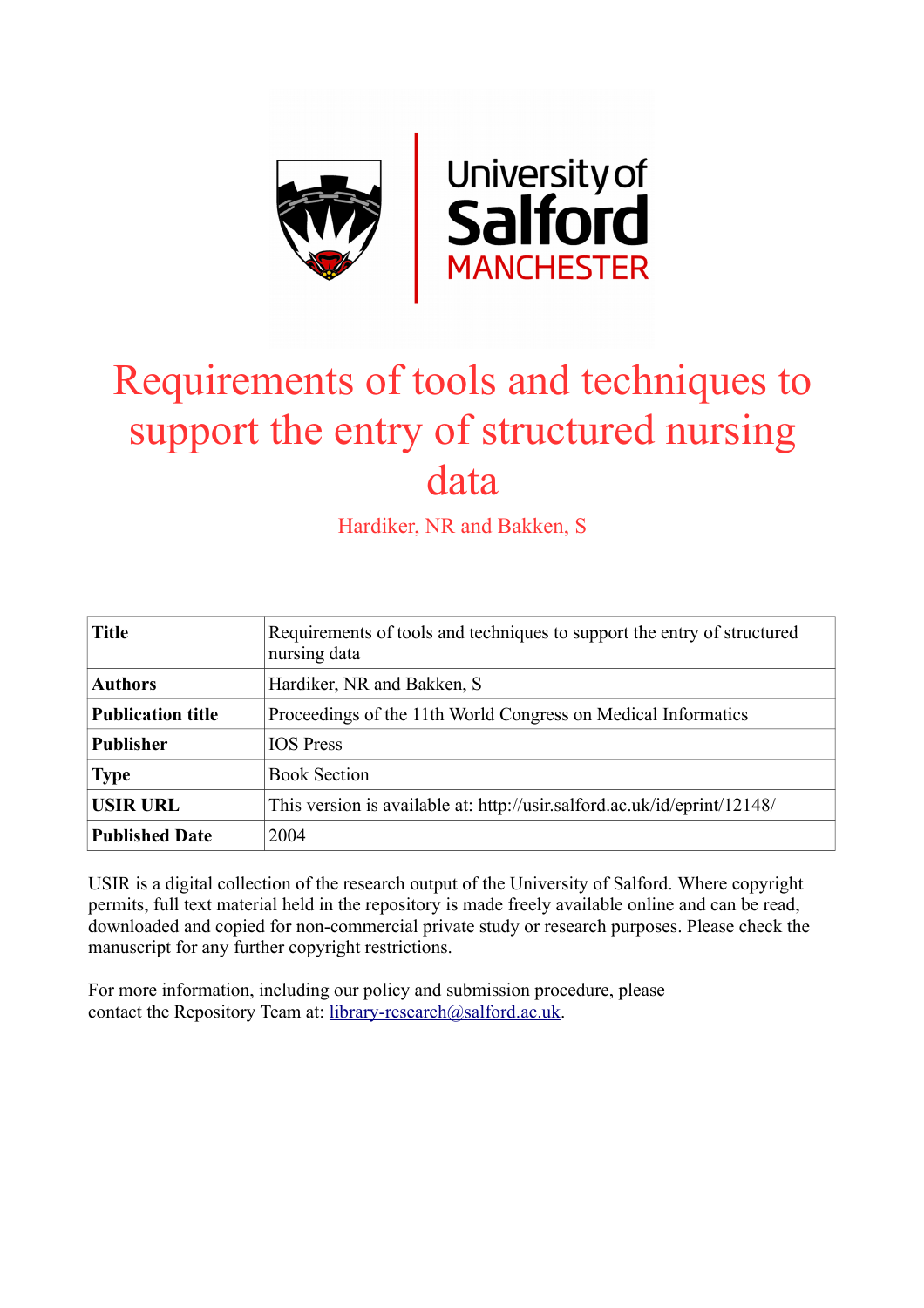# **Requirements of tools and techniques to support the entry of structured nursing data**

 $\mathbf{N}$ icholas **R. Hardikerª, Suzanne Bakken**b

**a** *Salford Health Informatics Research Environment (SHIRE), University of Salford, UK* **b** *School of Nursing and Department of Biomedical Informatics, Columbia University, New York, NY, USA*

#### **Abstract**

*The benefits of structured data are widely accepted within the nursing informatics community. However, despite the existence of structured data in the form of well-established nursing terminologies, computer-based nursing record systems are yet to achieve widespread adoption and few of the potential benefits have yet to be realized. In this paper we argue the need for tools and techniques to support the entry of structured nursing data into computer-based systems. In the absence of a generally accepted solution, we build on preliminary work carried out at the 2002 Nursing Terminology Summit and analyze the results of other studies in order to identify a preliminary set of requirements or desiderata for such tools and techniques. These requirements are centered on: how structured data is presented to users for selection; how to mediate between a variety of conceptual structures terminologies, information models, user interface models and models of the clinical process; and how to reduce the considerable modeling burden through re-use of modeling constructs. Further applied research is needed with the ultimate goal of developing a general solution that will benefit nurses, other professionals and ultimately their patients.* 

#### *Keywords:*

Nursing Records, Terminology, Data Collection.

## **Introduction**

Many authors have articulated the need for structured clinical data i.e. clinical data that is in a format suitable for automatic processing. For example van Ginneken argues that 'For benefits that go beyond accessibility and readability, structured data are essential…' ([1], p. 226). Powsner et al. acknowledge the need for structured, coded data and agree with the view that most of the benefits of computer-based records rely on such data (as opposed to free text). [2]

of nursing records – and point to outstanding issues such as the time overhead of collecting data via terminologies and the loss of control and flexibility in design. They posit that 'computerbased records will be efficient clinical tools only if more time is saved in record review and report-writing than is taken in entering structured, coded data and operating the record system itself'[1](#page-1-0) ([2], p. 1619) and set a challenge to systems developers and purchasers to ensure that the disadvantages of collecting structured, coded data are outweighed by better presentation and more effective automatic processing of that data.

We believe that to minimize those disadvantages, i.e. to improve the collection of structured nursing data in the first place, will be equally beneficial. A recent Institute of Medicine report suggests a causal link between the availability of structured data and the efficiency and accuracy of data collection: 'Having clinical data represented with a standardized terminology and in a machine-readable format would reduce the significant data collection burden at the provider level, as well as the associated costs, and would likely increase the accuracy of the data reported.' [3, p.11] We support this view, and assume that there is a need for such structured data within nursing, in order to support increasingly diverse and complex information requirements. However, we do not believe that the mere existence of structured data is an end in itself. Structured data, embodied within a number of well-established terminologies, has been widely available to nursing at least since the early 1990s [4-6]. And yet, in common with other clinical systems, computer-based nursing record systems are far from universal, and it could be argued that few of the potential benefits have been realized [1].

Our intention within this paper is to explore issues around the collection of structured data that is derived from nursing terminologies. It builds on preliminary work initiated at the 2002 Nursing Terminology Summit that used a number of techniques to inform the provision of support for the entry of struc-

<span id="page-1-0"></span>Within the nursing informatics community, this is a widely held view. To counter this view to some extent, Powsner et al. also acknowledge the value of tradition e.g. 'flowing prose to paint an evocative clinical picture' ([2], p. 1618) – it could be argued that this applies particularly to the discursive tradition

 $<sup>1</sup>$  It is interesting to note and is perhaps a reflection on the current</sup> 'state-of-the-science' that while Powsner et al. present a number of advantages of computer-based records over paper records, the great majority of these concern aspects of data storage and display, rather than any improvements to data entry.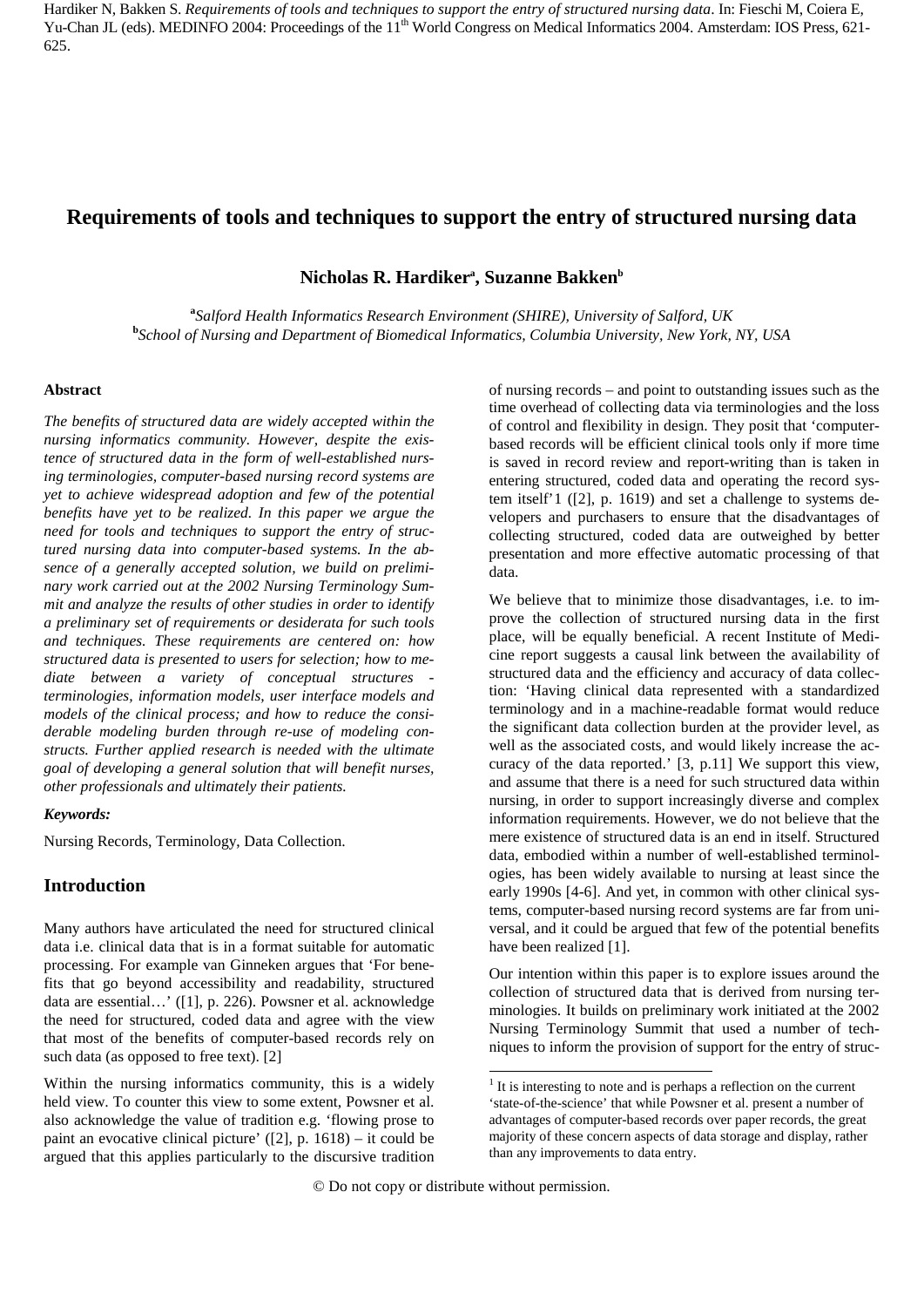tured nursing data.[7] While the discussion is focused on nursing, many of the arguments apply equally to other disciplines.

Wyatt and Wright present a list of nearly 20 difficulties faced by clinicians in using patient data. For example, they argue that 'paper records are organized to assist data entry, not retrieval' (p. 1375). We would argue that this provides more than adequate motivation to draw out data entry as a separate component of any computer-based patient record system. There is of course a need to preserve the context around the data, but there is no need to confine the use of data according to how it is entered. Nor is there a need to restrict data entry according to the structure and form of its ultimate presentation e.g. a distinct nursing record or a particular style of table.

We agree that in terms of clinical records a great deal has been written about data recording at the expense of data use. [8] However, we would argue that an adequate and general solution to data entry has not yet been determined and, as data entry has such a profound impact on how the entered data is subsequently used, there is a need for continued research in this area.

The remainder of this paper takes the preliminary work mentioned previously and begins to form a set of requirements or desiderata for tools and techniques to support the entry of structured data. This set covers among other things:

- Determining how elements are presented to users
- Mediating between a variety of models: terminologies, information models, user interface models, and models of the clinical process
- Promoting and facilitating re-use.

# **Requirements for supporting tools and techniques**

#### **Presentation of elements to users**

For structured data to be of value to nursing, it must meet the two fundamental criteria of being both useful (e.g., appropriate for the task) and usable (e.g., match the capacity of its users to use it). [9] The goal therefore with respect to data entry is to present candidate structured data to users in a way that meets their expectations and that fits with clinical practice. In an attempt to achieve this goal, certain existing and emerging terminologies include relatively global notions such as subsets, preferred terms, etc. [10] However, solutions based on terminologies alone can at best be only partial. On the other hand, it would be a mistake to believe that terminologies can be divorced completely from their eventual use. As Rector notes: "many terminology developers explicitly dissociate themselves from clinical pragmatics…consigning it to 'implementation'."([11], p. 242).

There is clearly a dependency between terminologies (and the structured data they embody) and so-called clinical pragmatics. Only a few studies have examined how clinicians interact

with terminologies during the data entry task. [12] The 'implementation' within computer-based record systems of clinical pragmatics includes, but is not limited to, the structures and processes required to support data entry. This is different from broader issues of computer-human interface, such as those addressed by Poon et al. [13] It is more closely related to how structured data from terminology systems is organized and how clinical workflow is represented for the benefit of users. This is the main focus of this paper.

In addition to the challenge presented previously to ensure that the disadvantages of collecting structured, coded data are outweighed by better presentation and more effective automatic processing of that data, Powsner et al. set a further related challenge: to present only data that is relevant, while preserving its original context and permitting access to any remaining data not needed immediately.[2] We would argue that the challenge applies equally in supporting data entry as in supporting other informational tasks such as navigation and interpretation. Thus there is a need, among other things, for some degree of filtering.

van Ginneken sets out a number of recommendations for supporting the entry of structured data:

'These recommendations are:

- Predictable order of labels, entry fields and data
- Headings and subheadings in progress notes
- User-defined views for data entry and look-up' ([1], p. 227)

The same author goes on to define the content of a so-called 'domain model' i.e. the meta-data required to support data entry and presentation within in particular domain. This content includes:

- A list of concepts represented by predefined terms
- Context information to put concepts in a meaningful order and for unambiguous interpretation e.g. whether an observation is a sign or a symptom
- Properties associated with concepts in their context e.g. value type and multiplicity
- Constraints, both simple e.g. maximum numeric value, and complex e.g. systolic blood pressure must be greater than diastolic.

Much of this content had been identified separately in the form of an expanded set of requirements by Hardiker et al. at the 2002 Nursing Terminology Summit through a process of use case analysis, scenario development and prototyping. These requirements include a need to:

- Initiate the dialogue
- Determine what should/should not appear
- Group related but heterogeneous elements
- Make links based on professional knowledge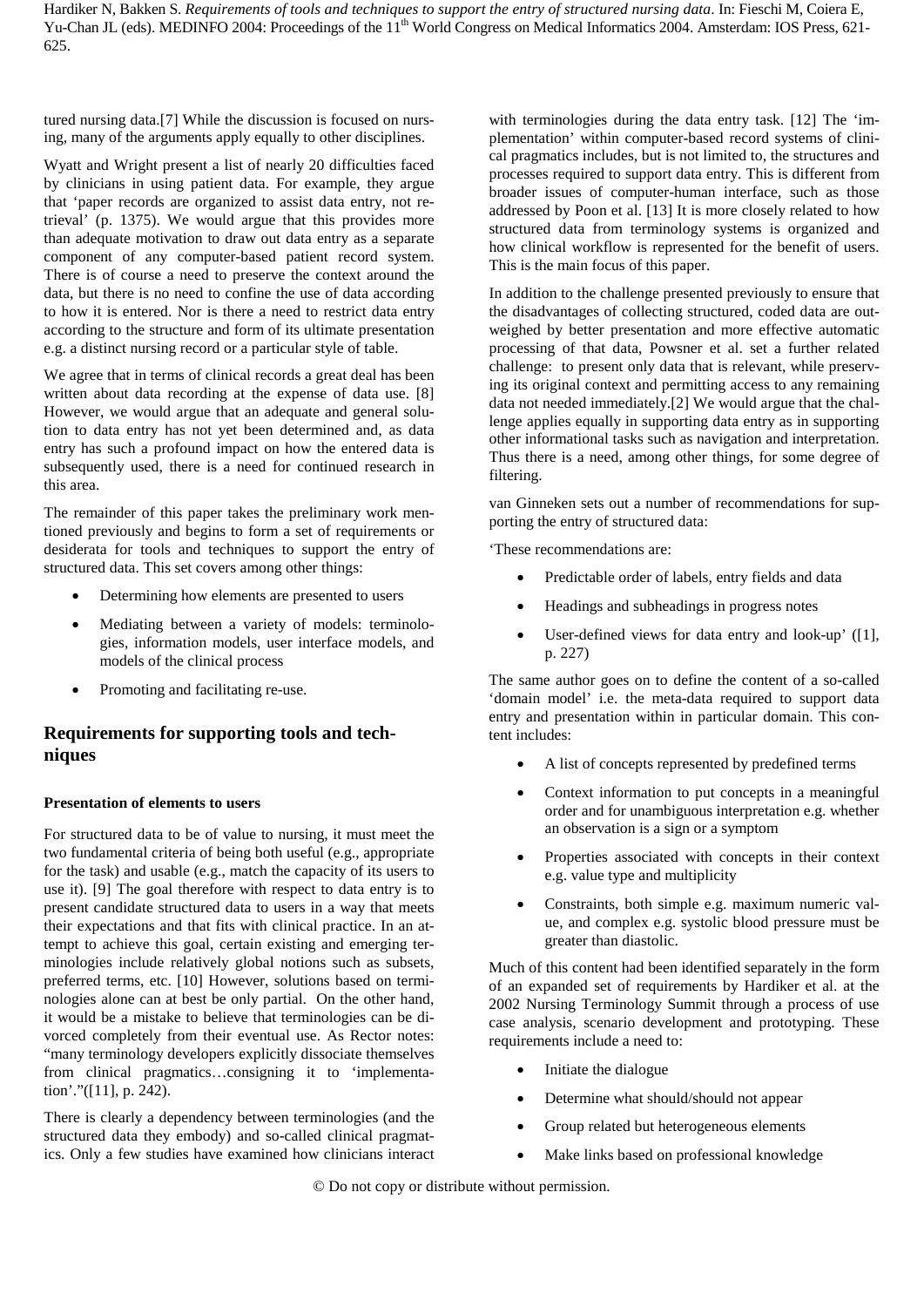- Include elements from outside the terminology
- Determine which synonyms should appear
- Determine the level of granularity at which terms should appear
- Determine the order of elements
- Determine which elements are optional and which are mandatory
- Consider users and their tasks to determine the context of the dialogue.

These two sets of findings were arrived at independently but they share a number of characteristics and it is possible to derive our first requirement.

*Requirement 1: In terms of how elements are presented to users, tools and techniques to support the entry of structured nursing data should describe and dictate:*

- *Which elements should appear*
- *Which possible values should appear for each element*
- *The form in which they should appear*
- *The order in which they should appear*
- *The context in which they should appear.*

#### **Mediation between different models**

#### *Terminologies*

Several authors indicate a clear need to separate tools and techniques to support data entry from the terminologies from which the structured data to be entered is derived. van Ginneken argues that 'a proper domain model for SDE [Structured Data Entry] is content independent and allows independent development of applications for SDE, based on that model.' ([1], p. 234) Further, she states that 'Controlled medical terminologies seem a logical basis for the support of SDE, but they do not represent the information needed to generate intuitive user interfaces that anticipate what is relevant to enter in a given context' (p. 234).

However, while it is all but impossible to conceive of tools and techniques to support the entry of structured data that is entirely independent of the terminologies from which the structured data is derived, it would appear desirable to somehow decouple them.

*Requirement 2: Tools and techniques to support the entry of structured nursing data should be de-coupled from the terminologies from which the structured data is derived.*

Hardiker et al. support this view in regards to both so-called 'interface terminologies' and 'reference terminologies' - formal terminology systems, such as GALEN [14] or SNOMED®RT [15], that can support rich descriptions of clinical encounters, data re-use and data comparisons. [7]. They argue that terminologies are designed to perform terminological reasoning,

and as it is difficult to capture the pragmatics of routine practice within such systems, there is a need for a dialogue subsystem (broadly equivalent to van Ginneken's domain model) to manage things that heretofore had been managed by the terminologies themselves e.g. non-terminological organizational groupings or pragmatic associations between concepts. However, they also acknowledge the need for and benefits of some form of interaction or dependency between their dialogue sub-system and the underlying terminology. van Ginneken supports this view: 'These terminologies however, represent a standard, can [sic] be used to enhance the consistency of metadata for data entry, and permit semantically more powerful retrieval'. ([1], p. 235)

Thus there is a potential role for terminologies in the construction of a dialogue sub-system or domain model. There may be a role also for so-called reference terminologies, terminologies that are independent of interface terminologies, in providing at least the major part of the content. Practical experience with the Pen & Pad [16, 17] and Telenurse [18] programs would appear to bear this out. The collaboration between the College of American Pathologists and the UK National Health Service to develop SNOMED®CT marks a shift in emphasis towards a terminology system with reference and interface characteristics to support routine use in computer-based records. [10] However, its success in supporting the entry of structured data has yet to be widely demonstrated.

*Requirement 3: Formal terminologies, stable, extensive and independent from interface terminologies should provide the major part of the content of tools and techniques to support the entry of structured nursing data.*

#### *Information models*

In addition to structuring data, the record itself is a significant factor in data collection. Wright et al. recommend formatting records so that all information can be recorded at the point of elicitation (in order to prevent or at least restrict memory lapses). [19] The same authors also point to a set of principles of information design. These principles are recommended as a foundation to the collection and organization of data and seek to aid the interpretation of medical record data. The authors acknowledge that 'To interpret the data correctly…we also need the data in the right format and language. The format and language depend partly on how clinicians enter data in the record…' (P. 1542) - that is, the presentation of data is dependent in part on how it is entered. The design principles include:

- setting the context
- writing informative headings
- limiting the information under each heading
- including 'signposts and landmarks'
- organizing information for more than one professional group
- making the organization of the material explicit.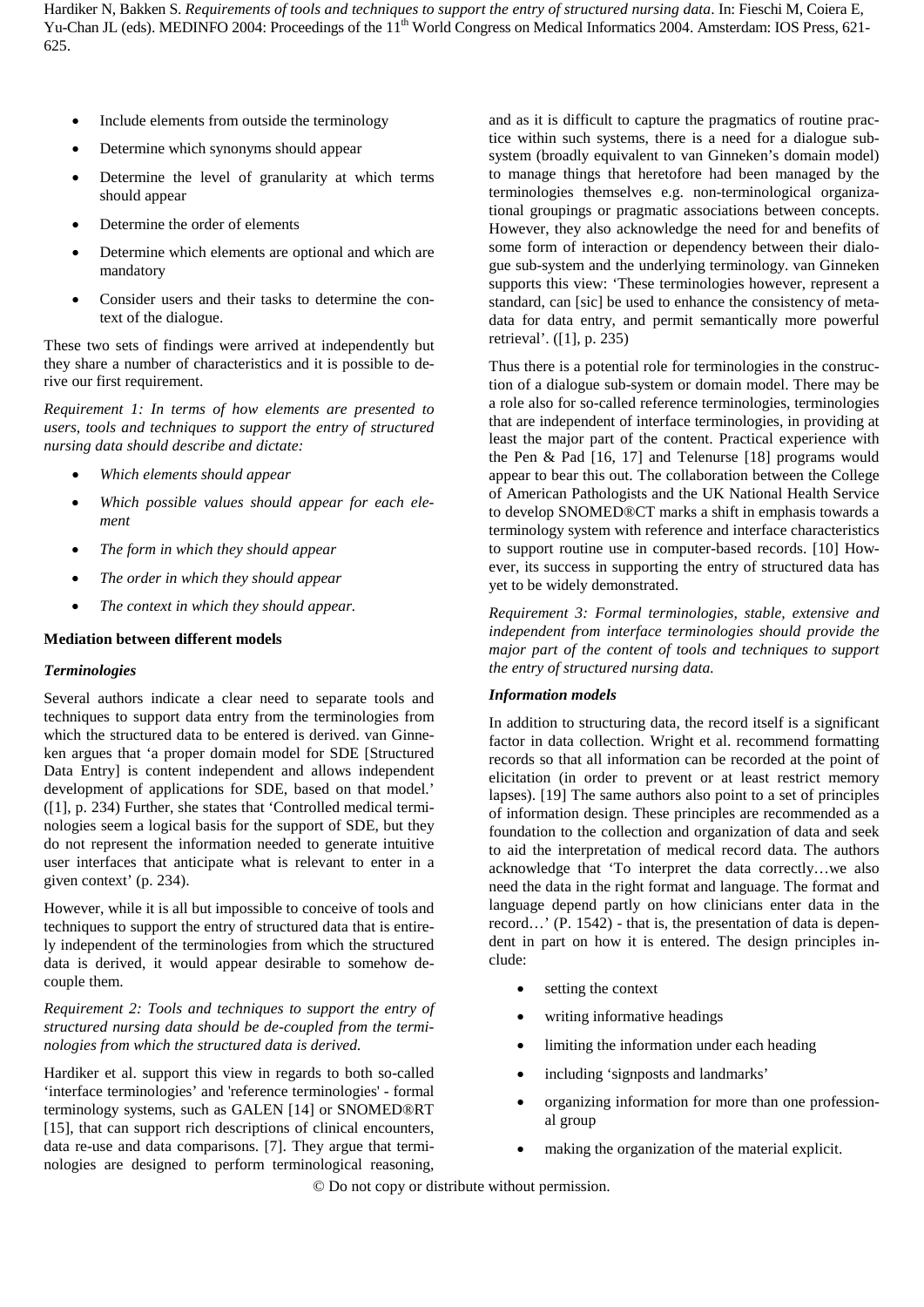While these are important considerations, we agree with van Ginneken that tools and techniques to support the entry of structured nursing data are complementary to information models (models that structure data in order to construct records or for the exchange of data in the form of messages data) i.e. they deal with dialogue or clinical narrative rather than any secondary structuring of data. However, given the dependency identified previously between data entry and data presentation, any support for the entry of structured data must consider the design principles above. Dialogue or clinical narrative depends not just on the content of information models; it depends also on their structure. An obvious example of when this might be an issue concerns the difference between a clinical concept such as 'Diabetes' appearing under the record or message heading 'Diagnosis' and the same concept appearing under the heading 'Family history'. Such issues are subject to negotiation by those responsible for developing terminologies and those responsible for developing record architectures and message structures. The outcome of resolving such issues however might comfortably reside in a dialogue sub-system or domain model.

*Requirement 4: Tools and techniques to support the entry of structured data should embody decisions concerning potential conflicts between information models and terminologies.*

#### *User interface models*

As indicated previously, the focus of this paper is on the tools and techniques required to support the entry of structured data. This is different to the 'bells and whistles' of the user interface such as navigation controls and menus. [13] van Ginneken argues the case for a direct relationship between domain model content and interface content. [1] There may of course be a dependency between interface structures and terminologies e.g. the use of scales requires the identification of a relevant and complete set of possible values for points on the scale and a mapping between them. However, drawing a parallel with the discussion on information models in the previous subsection, while there may be a relationship between the dialogue sub-system or domain model and the *content* of the interface, the relationship to the *structures* of the user interface should be indirect.

*Requirement 5: Tools and techniques to support the entry of structured data should be de-coupled from interface structures in which the structured data appears.*

#### *Clinical process models*

Clinical process models in the context of this paper require little discussion. One of the major motivations behind our desire to specify requirements of tools and techniques to support the entry of structured data is to support the clinical process as it relates to recording practice. Attempts to embody the clinical process in tools to support data entry have been proposed by other researchers. For example, Wilcox et al. describe the use at Intermountain Health Care of text-based templates i.e. proforma notes with placeholders for entering textual data.[20] In its efforts to improve completeness such an approach may, at the point of recording, hide or even confuse context. In re-

sponse to the problems associated with text-based data entry, Brown et al. propose an alternative – template-based entry of structured data. [21] The Brown et al. study demonstrates that for certain forms of data, the entry of structured data is preferred over text entry. However, it would appear from their paper that the structured data is very tightly bound up with, and even appears to form an integral part of, the data entry templates. We believe that this is undesirable, for reasons outlined in a previous section. Other studies have demonstrated the success of succinct, structured approaches that are less closely-coupled to the underlying structured data [1, 16, 17]. Evolving standards for clinical document architectures, templates, and archetypes support such notions. [22, 23]

*Requirement 6: Tools and techniques to support the entry of structured nursing data should reflect and embody the clinical process as it relates to recording practice.*

#### **Facilitating re-use**

In a history of the PROMIS system, perhaps one the first major systematic approaches to guiding clinical data entry, Schultz describes how clinical content was incorporated into, and data entry guided by, frames. [24] In 1967 there were 90 frames within PROMIS covering cardiovascular problems. Seven years later there were approximately 30 000 frames; at the time very close to storage capacity. At its peak the system is reported to have comprised over double this amount [25].

The PROMIS experience, despite its reported success, serves to demonstrate that to expect to define in advance the content of all possible data entry forms is un-realistic as the number of forms will naturally tend to be greater than the number of elements contained therein. For example, elements will appear on more than one form and smaller forms will be combined into larger forms. It is also unrealistic to expect to pre-specify in advance all possible paths among those data entry forms as the number of paths among different forms will tend to be greater that the number of forms themselves. For example clinical practice does not follow a single path and branching and backtracking should be possible.

Thus, rather than to attempt to specify in advance the content of data entry forms and the paths through those forms, we believe that any tools and techniques to support the entry of structured data, in all but the simplest of applications, should be generative in nature to allow for re-use of individual elements and to allow for multiple paths through the dialogue. We believe that: it should be possible to re-use elements within a form on a more specific topic; it should be possible to embed a form, or the elements therein, within another more general form; and it should be possible to specify a dependency between individual data entry forms or the elements therein. Most importantly, it should be possible to perform these functions on-the-fly, rather than attempting to define them in advance.

*Requirement 7: Tools and techniques to support the entry of structured data should be generative allowing for re-use of elements and multiple narratives.*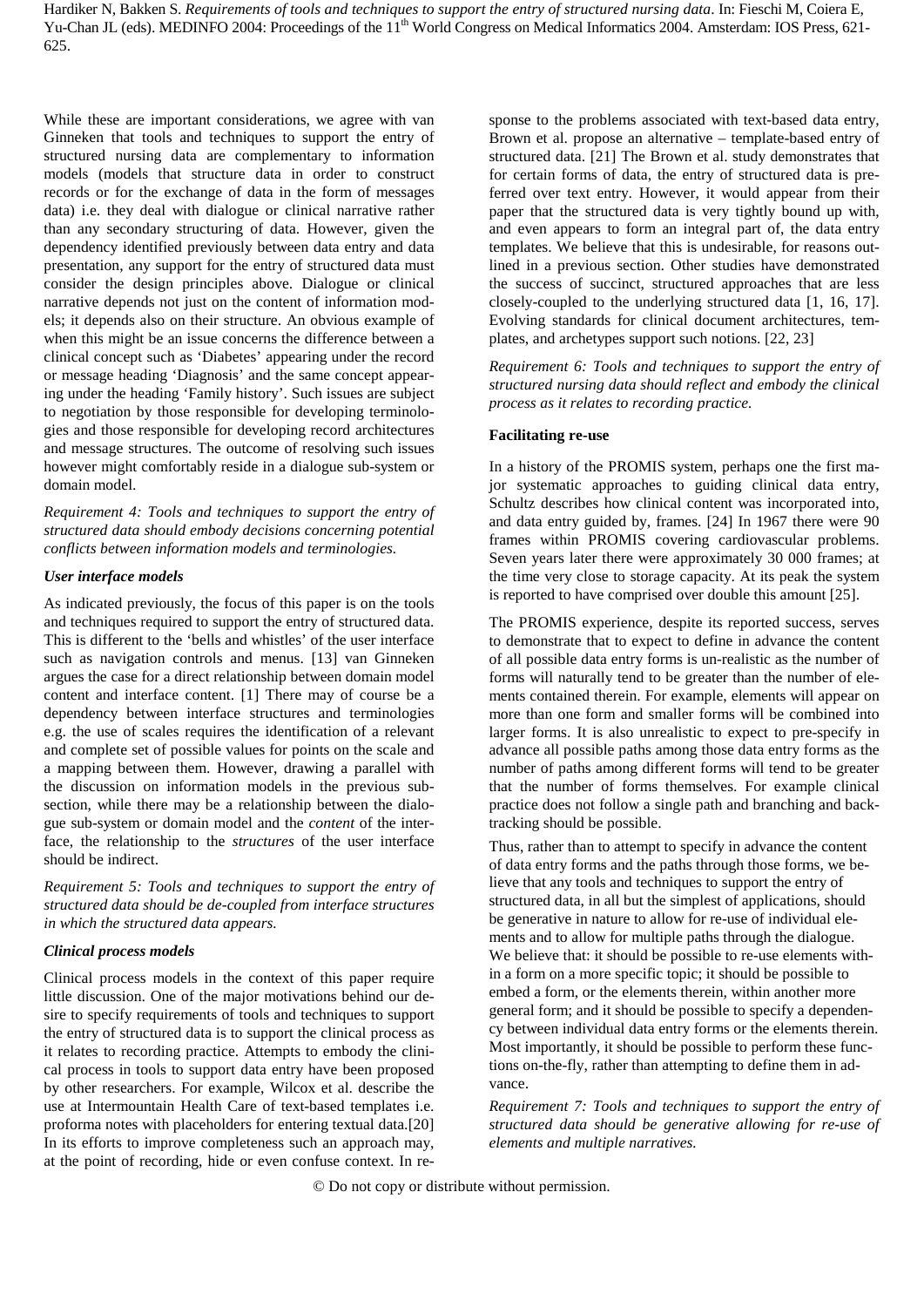#### **Summary**

In this paper we have demonstrated the need, within nursing, for structured data. Experience bears out the fact that the mere existence of structured data is not an end in itself. In order to integrate the use of structured data into nursing practice - to contribute to the widespread adoption of computer-based record systems, and to realize more of the potential benefits of such systems - tools and techniques are required to support data entry. A survey of relevant research in this area, in addition to preliminary work conducted at the 2002 Nursing Terminology Summit, has allowed us to begin to specify a tentative set of requirements for these tools and techniques. These requirements focus on how elements are presented to users, how to mediate between a variety of conceptual structures and how to reduce the modeling burden by promoting and facilitating re-use. Further research is needed in the form of real practical applications; without such research it is clear that nursing will be impoverished.

#### **Acknowledgments**

The authors would like to thank participants at the 2002 Nursing Terminology Summit, in particular Amy Coenen, Evelyn Hovenga, Joyce Sensmeier, Annette Smith and Chris Zingo, who helped to formulate some of the initial ideas presented within this paper.

### **References**

[1] van Ginneken A. Considerations for the Representation of Meta-Data for the Support of Structured Data Entry. Methods of Information in Medicine 2003;42:226-235.

[2] Powsner S, Wyatt J, Wright P. Opportunities for and challenges of computerisation. The Lancet 1998;352:1617-1622.

[3] Institute of Medicine. Key Capabilities of an Electronic Health Record System. Washington DC: The National Academies Press; 2003.

[4] Kim M, McFarland G, McLane A. Pocket Guide to Nursing Diagnoses. 5th ed. St. Louis: Mosby-Year Book Inc.; 1993.

[5] Martin K, Scheet N. The Omaha System: a pocket guide for Community Health Nursing. Philadelphia: W.B.Saunders Company; 1992.

[6] Saba V. Home Health Care Classification of Nursing Diagnoses and Interventions. Washington D.C.: Georgetown University; 1994.

[7] Hardiker N, Coenen A, Hovenga E, Sensmeier J, Smith A, Zingo C. Understanding the dialogue between users and formal terminology systems. In: Proceedings of Nursing Informatics; Rio de Janeiro; 2003.

[8] Wyatt J, Wright P. Design should help use of patients' data. The Lancet 1998;352:1375-1378.

[9] Hoy D, Hardiker N. Representing Nursing: The Puzzle of Language and Classification. In: Mortensen R, editor. ICNP and Telematic Applications for Nurses in Europe. Amsterdam: IOS Press; 1999.

[10] Stearns M, Price C, Spackman K, Wang A. SNOMED Clinical Terms: Overview of the development process and project status. In: Bakken S, editor. Proceedings of American Medical Informatics

Association Annual Symposium; Philadelphia, Pennsylvania: Hanley & Belfus, Inc.; 2001. p. 662-666.

[11] Rector AL. Clinical Terminology: Why is it so hard? Methods of Information in Medicine 1999;38:239-252.

[12] Cimino J, Patel V, Kushniruk A. Studying the human-computerterminology interface. Journal of the American Medical Informatics Association 2001;8(6):163-173.

[13] Poon A, Fagan L, Shortliffe E. The Pen-Ivory Project: Exploring user-interface design for the selection of items from large controlled vocabularies of medicine. Journal of the American Medical Informatics Association 1996;3(2):168-183.

[14] Rector A, Rossi-Mori A, Consorti F, Zanstra P. Practical development of re-useable terminologies: GALEN-IN-USE and the GALEN Organisation. International Journal of Medical Informatics 1998;48:71-84.

[15] Spackman K, Campbell K, Cote R. SNOMED RT: A Reference Terminology for Health Care. In: Masys D, editor. Proceedings of American Medical Informatics Association Annual Symposium; Philadelphia, Pennsylvania: Hanley & Belfus, Inc.; 1997. p. 640-644.

[16] Hardiker N. Applying the GALEN approach to documenting nursing care [MSc]. Manchester: University of Manchester; 1995.

[17] Heathfield H, Hardiker N, Kirby J, Tallis R, Gonsalkarale M. The PEN & PAD Medical Record Model: Development of a Nursing Record for Hospital-based Care of the Elderly. Methods of Information in Medicine 1994;33:464-72.

[18] Hardiker N, Roberts A. Compositional Data Entry Tool (CompET). Copenhagen: Dansk Institut for Sundheds og Sygeplejeforskning; 2000. Report No.: TELENURSE ID-ENTITY Deliverable D.07.09.

[19] Wright P, Jansen C, Wyatt J. How to limit errors in interpretation of data. The Lancet 1998;352:1539-1543.

[20] Wilcox A, Narus S, Bowes III W. Using natural language processing to analyze data entry templates. In: Kohane I, editor. Proceedings of American Medical Informatics Association Annual Symposium; Philadelphia, Pennsylvania: Hanley & Belfus, Inc.; 2002. p. p. 899-903.

[21] Brown S, Hardenbrook S, Herrick L, St Onge J, Elkin P. Usability evaluation of the progress note construction set. In: Bakken S, editor. Proceedings of American Medical Informatics Association Annual Symposium; Philadelphia, Pennsylvania: Hanley & Belfus, Inc.; 2001. p. 76-80.

[22] Dolin R, Alschuler L, Beebe C, Biron P, Boyer S, Essen D, Kimber E, Lincoln T, Mattison J. The HL7 Clinical Document Architecture. Journal of the American Medical Informatics Association 2001;8(6):552-569.

[23[\]http://www.openehr.org/downloads/archetypes/templates\\_and\\_ar](http://www.openehr.org/downloads/archetypes/templates_and_archetypes.pdf) [chetypes.pdf.](http://www.openehr.org/downloads/archetypes/templates_and_archetypes.pdf) Accessed: 9/12/2003.

[24] Schultz J. A history of the Promis technology: an effective human interface. In: White J, Anderson K, editors. Proceedings of The ACM Conference on The history of personal workstations; New York, NY: ACM Press; 1996.

[25] [http://www.wikipedia.org/wiki/PROMIS.](http://www.wikipedia.org/wiki/PROMIS) Accessed: 9/12/2003.

#### **Address for correspondence**

Nicholas Hardiker Room PO 42, Brian Blatchford Building University of Salford Salford Greater Manchester